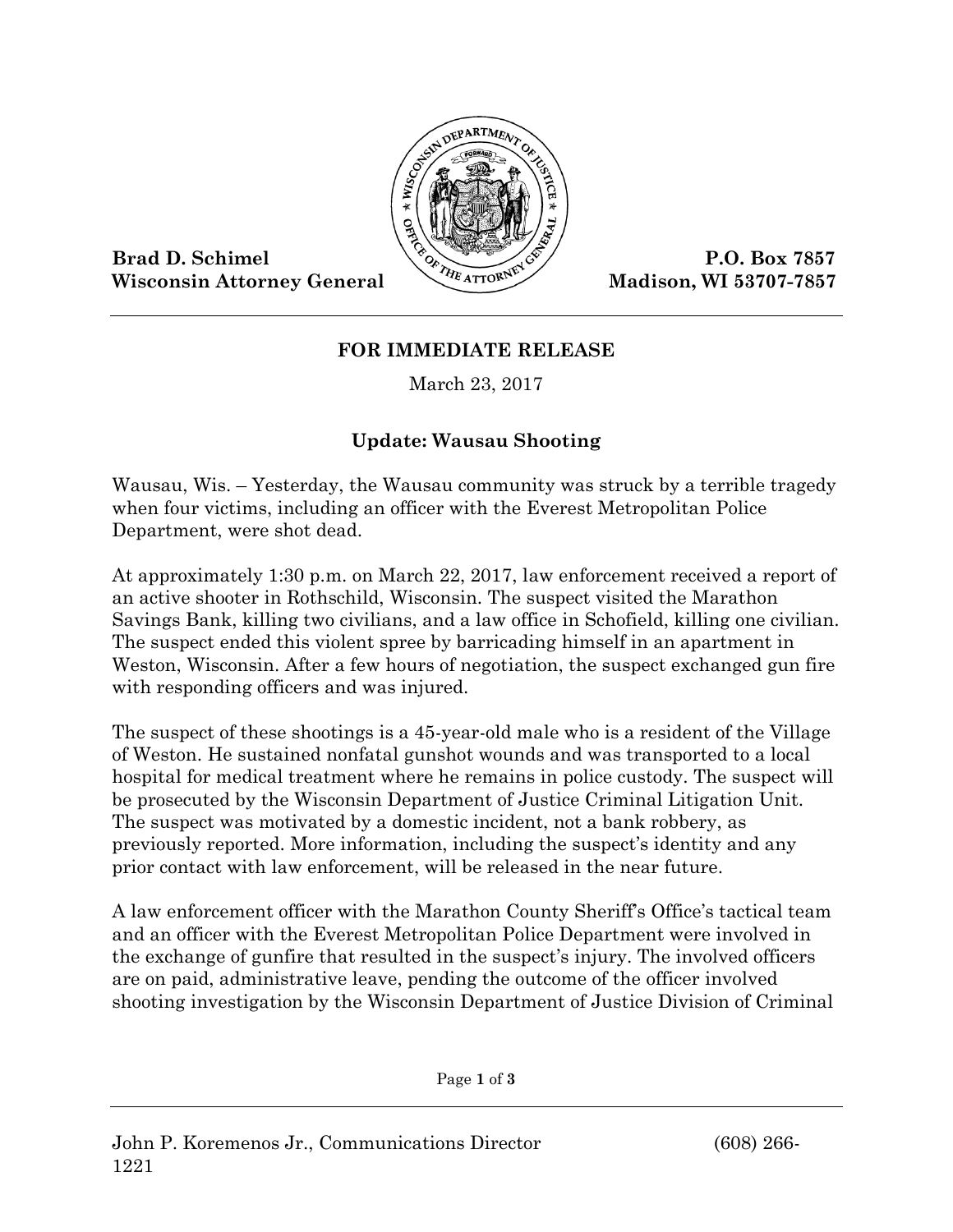Investigation and a charging decision by the Wisconsin Department of Justice Division of Legal Services.

This was an isolated incident with one suspect. Law enforcement investigation to this point has identified this as a domestic violence incident that evolved into tragic crimes that extended further into the community. The victim of the domestic violence associated with this suspect is identified and unharmed.

Detective Jason T. Weiland spent 18 years in law enforcement, all of them in the Wausau-area, the last 15 with the Everest Metropolitan Police Department. Detective Weiland was well-trained and his brave response likely prevented other deaths. He is survived by his wife and two children. Jason, a devoted Green Bay Packers fan, was 40-years-old.

A memorial fund for the Weiland family has been established through Intercity State Bank, 2900 Schofield Ave., Weston, WI 54476. Donations for the family can be directed to Intercity State Bank under the name of "Weiland Memorial Fund."

The Wausau community is also mourning the loss of the following three individuals:

- Dianne M. Look grew up in many places, but she called Wisconsin home. A graduate of DC Everest High School, Dianne was the loving mother to two children, Christy Bleu and Chuck Mientke. Dianne will be remembered as a loyal employee of Marathon Savings Bank, where she has been a branch manager since 1998. Dianne valued the customer relationship and loved to serve her customers and neighbors. Dianne met her husband, Robert Look, while working at a local bank in 1988. The two married in 1992 and lived in South Dakota for a number of years before returning to Wisconsin in 1998. They have resided in Wisconsin since. Dianne and Robert celebrated their 25th wedding anniversary this past Valentine's Day. Dianne was 67-yearsold.
- Karen L. Barclay moved to Wisconsin in 1993 and was employed at Marathon Savings Bank for more than five years. She was a loving mother to one daughter and two granddaughters, ages four and seven. Karen will always be remembered as "mum mum" by her granddaughters. Karen was extremely dedicated to her work. She loved her holidays, co-workers, and spending time with family. Karen was 62-years-old.